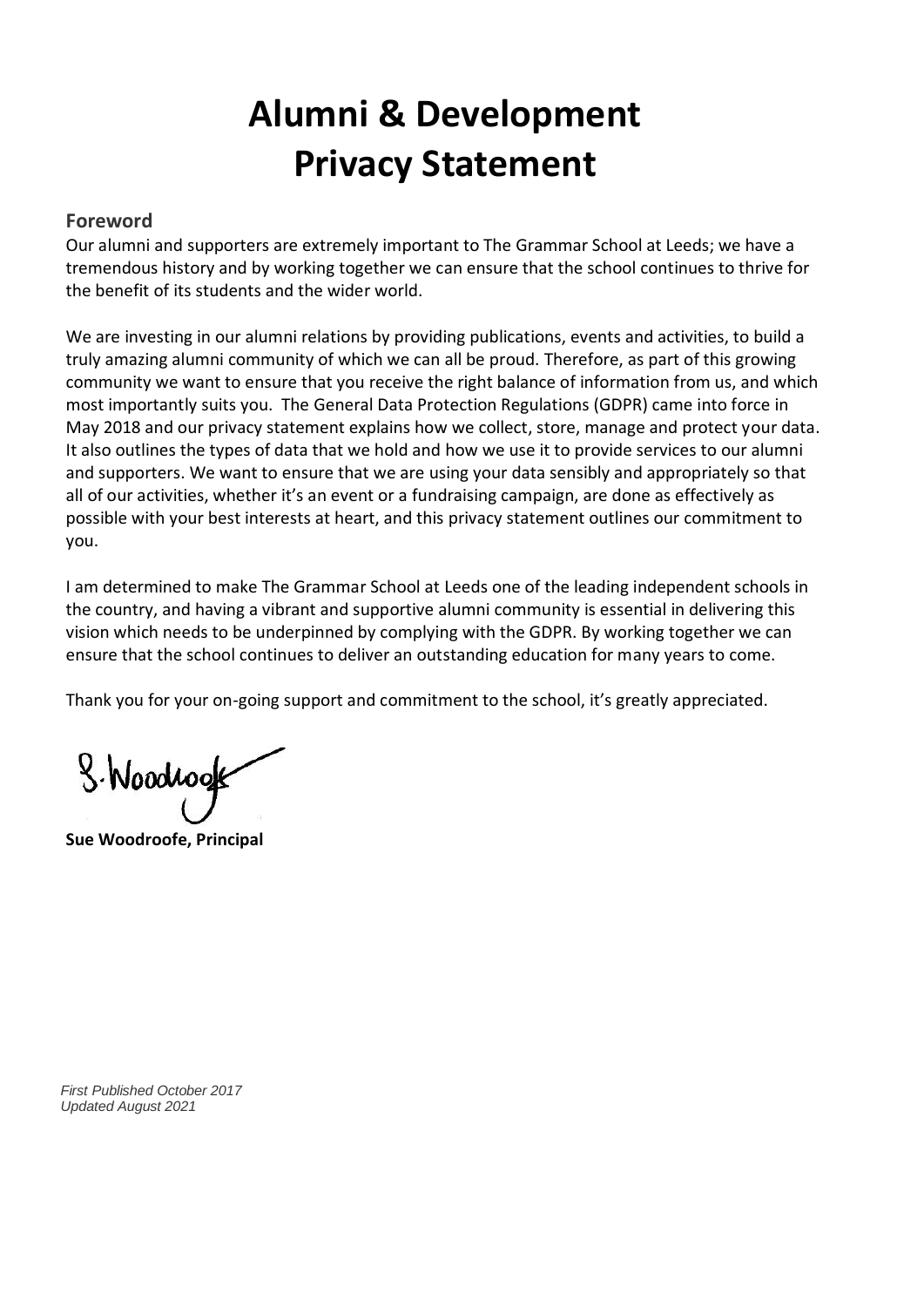## **1. General principles**

- 1.1. The Grammar School at Leeds ("GSAL", "the school") is a data controller with registered address at Alwoodley Gates, Harrogate Road, Leeds, LS17 8GS and is committed to ensuring that all personal information is handled in accordance with the principles set out in the UK General Data Protection Regulation (GDPR).
- 1.2. GSAL will process information in accordance with Data Protection Laws (together the GDPR and Data Protection Act 2018) and its own Data Protection Policy and Data Retention Schedule. We take our responsibilities under Data Protection Laws seriously and ensure the personal information we obtain is held, used, transferred and processed in compliance with these requirements.
- 1.3. Fundraising is a key part of the school's work, and we are committed to working in a transparent, ethical, responsible and honest way. To reflect this commitment, we are a member of the **[Fundraising Regulator](https://www.fundraisingregulator.org.uk/)** and committed to the Regulator's [Code of Practice.](https://www.fundraisingregulator.org.uk/code-of-fundraising-practice/code-of-fundraising-practice/)
- 1.4. This privacy notice applies to current pupils, alumni, donors, current and potential supporters and friends of the school.
- 1.5. This privacy notice describes the types of personal information that we collect, how we use and secure your information, and when we may disclose your information to third parties. It also describes your rights regarding your personal information and how you can access, correct and request erasure of your data.

### 2. **What information do we hold?**

- 2.1. The school maintains a record of attendance for all former students of Leeds Grammar School, Leeds Girls' High School and The Grammar School at Leeds as well as a record of other supporters and friends of the school. The information we store and process may include:
	- name, title, gender, sex and date of birth;
	- contact details, such as postal address, email address, phone number and links to social media accounts;
	- information about your time at the school (if applicable) and other academic institutions;
	- your occupation and professional activities;
	- your recreations and interests;
	- your family and spouse/partner details and your relationships to other alumni, supporters and friends;
	- records of donations and Gift Aid status, where applicable (as required by HMRC);
	- records of communications sent to you by us or received from you;
	- volunteering by you on behalf of the school;
	- information about your wealth;
	- media articles about you;
	- information on your engagement in school meetings, events, groups or networks.
- 2.2. The school processes direct debit and card payments, however, we do not store any credit/debit card details. The school engages with appropriately accredited service providers to process payments on its behalf.

### **3. How is personal data collected?**

- 3.1. Generally, the school receives your personal information directly from you. For example, when you take part in one of our events, make a donation or in the ordinary course of interaction or communication, such as email or verbal conversation. Many of our alumni choose to manage and update their own details, which you can do online at: [www.gsal.org.uk/alumni/update-my-details](http://www.gsal.org.uk/alumni/update-my-details)
- 3.2. Education records, destination institute and contact details are transferred from the school's information management system (Capita SIMS) to a dedicated alumni and engagement database (Blackbaud eTapestry) upon pupil graduation.
- 3.3. Your information may be shared with us by third parties acting on our behalf who provide us with technical and payment services.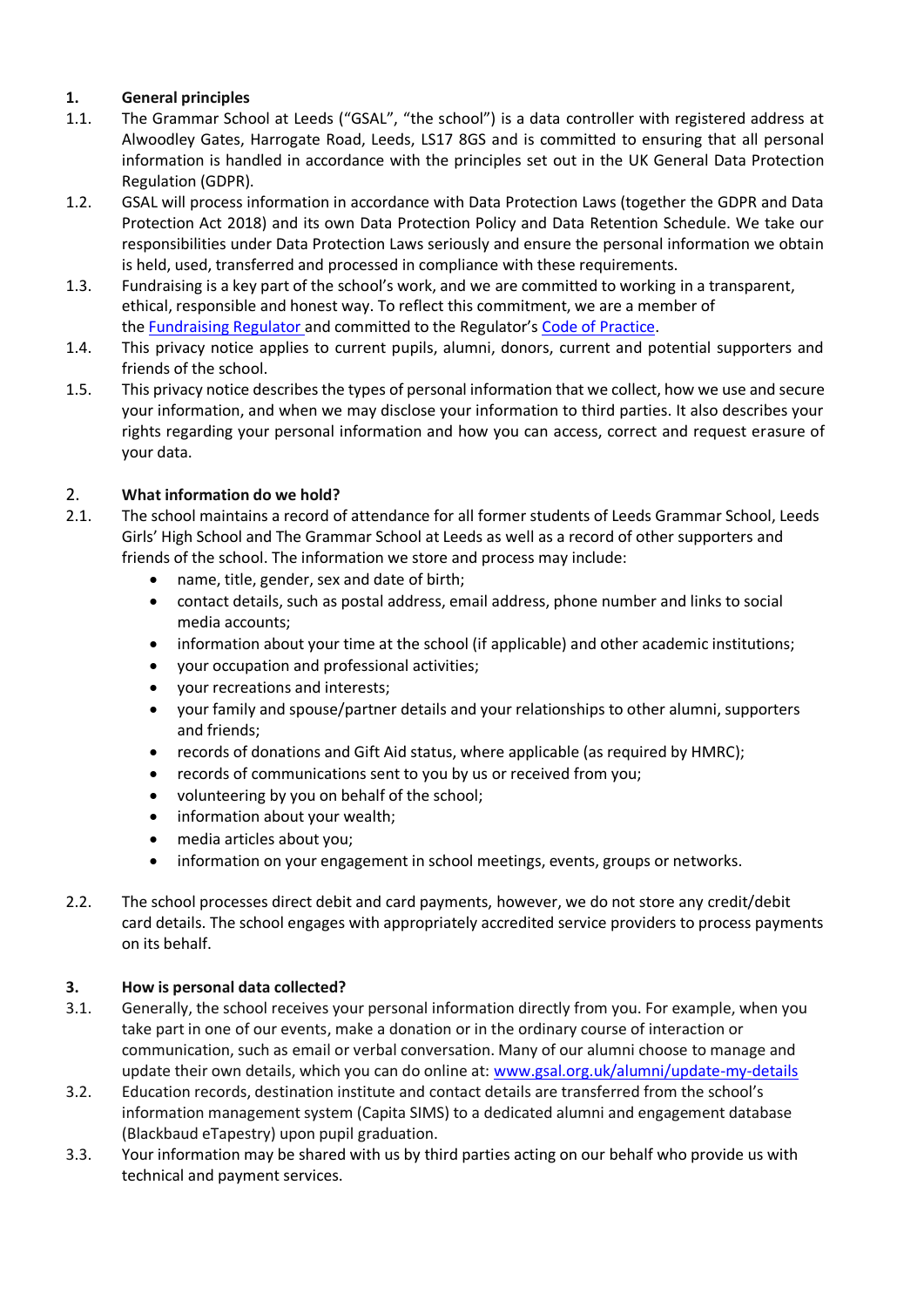- 3.4. When you interact with us on social media platforms such as Facebook, Twitter or LinkedIn we may obtain some personal information about you. The information we receive will depend on the privacy preferences you have set on each platform.
- 3.5. We may obtain information about your visit to our website, for example the pages you visit and how you navigate the site, by using cookies. Please see our cookie policy for information on this.
- 3.6. We always aim to keep your details up to date, and from time to time we will conduct audits to check that the contact details we have for you are correct. We will use tools, such as Royal Mail, to validate any incomplete or inaccurate contact details.

## **4. How do we use your personal data?**

- 4.1. The school will use your data in accordance with its legitimate interests or the legitimate interest of another, provided that these are not outweighed by the impact on individuals. When we rely on any legitimate interest, we will undertake a legitimate interest assessment to ensure that we take a balanced approach and have appropriate safeguards in place to protect your rights under Data Protection Laws and to ensure that our processing is line with your reasonable expectations.
- 4.2. The school expects that the following uses may fall within its legitimate interests:
	- maintaining a record of school attendees;
	- maintaining records of historical importance for historic interest and research purposes;
	- providing communications about GSAL news and events, such as through 'Momento' magazine, Beyond GSAL and event invitations;
	- providing volunteering opportunities, such as giving lectures, mentoring and careers advice;
	- providing biographies for use within school (to inspire current pupils) and in preparation for meetings and events where it would be respectful to know basic background information about an attendee;
	- seeking work placement opportunities for current pupils;
	- connecting current pupils with alumni to assist in university selection;
	- providing access to the schools resources and facilities for recent leavers;
	- verifying claims made in matter such as job, study and visa applications;
	- fundraising programmes, such as funding for bursaries;
	- monitoring the effectiveness of our alumni and development activities; and
	- for the purposes of financial planning.
- 4.3. Other uses of your information will be in order to fulfil the schools legal rights, duties or obligations, including:
	- maintaining records of donations and Gift Aid status as required by HMRC;
	- compliance with legal obligations under money laundering regulations.

### 4.4. Collection and use of special categories of personal information

We may collect and process special categories of personal information where it is freely given and necessary to support you with a particular disability or medical condition when you attend an event with your explicit consent. Such special categories of personal information may include:

- information about your physical or mental health or disability status to ensure appropriate arrangements are made every time you attend an event;
- information about your religious beliefs to ensure you are appropriately catered for whilst attending an event and to ensure that you receive relevant communications and invitations from the school.

## **5. Who has access to your data?**

5.1. Your information will be stored securely and may be accessed by staff who legitimately need the information to carry out their duties, including those in the external relations team, assigned IT support, and colleagues from other areas within the school who work closely with external relations on the provision of services to alumni. The amount of personal information shared within GSAL will be no more than is reasonably necessary.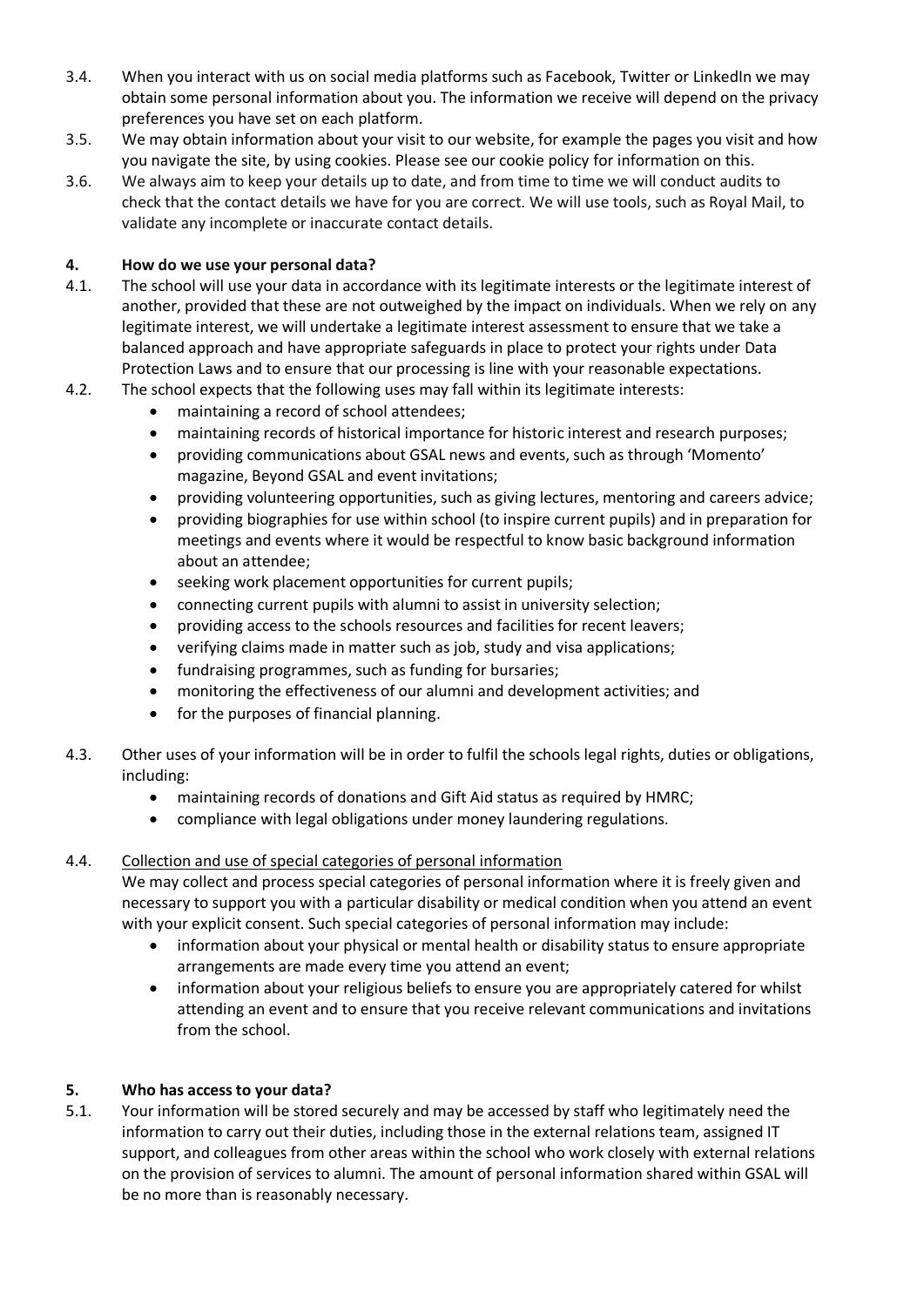- 5.2. The school may disclose your information to individuals, organisations or other entities outside the school which are acting as agents for the school, including:
	- operating the school's alumni and engagement database and archive (E.g. Blackbaud eTapestry and Salesforce);
	- printing and distribution of the school's alumni magazine, 'Momento';
	- event organisers for the purpose of event planning following your acceptance of an invitation;
	- financial and legal advisors for the purpose of legal claims;
	- law enforcement, only where there is an ongoing enquiry and the appropriate disclosure form has been provided; and
	- relevant authorities for the purpose of fraud and credit risk reduction where there is a compelling need.

### We do not sell or trade your information with any other organisations.

### **6. Profiling and analysis**

We may analyse your personal information to create a profile of your interests and preferences so that we can tailor and target our communications in a way that is timely and relevant to you. We may make use of additional information about you when it is available from external sources to help us do this effectively. This allows us to be more focused, efficient and cost effective with our resources and also reduces the risk of someone receiving information they may find inappropriate or irrelevant. We may also analyse your personal information to help us better understand potential supporters.

Our profiling and analysis activities can be broken down into three categories:

#### 6.1. Data matching

We may combine the personal information you give us with data obtained from external sources, such as press articles or LinkedIn to help us understand your interests and preferences. This enables us to tailor our communications and services to better meet your needs or the needs of others like you based on the insight we gain from the profile we build. We will not use the results of this data matching activity in a way that intrudes on your privacy or your previously expressed privacy preferences.

### 6.2. Segmenting

We conduct analysis of alumni and supporters by group, postcode and occupation. This is to ensure that campaigns or mailings are sent to those who will be most interested or likely to respond. This type of activity is not aimed at identifying specific individuals to target, but rather many individuals who may fall within a certain segment of alumni and supporters.

#### 6.3. Major donor analysis

We may carry out research to determine whether an individual could be a potential major donor. We may use publicly available information from third party sources such as Companies House, published biographies and publicly available LinkedIn profiles. The type of information we collect can include:

- Career overview
- Gift capacity
- Areas of interest
- History of giving to us and others
- How the individual is connected to us and to others
- Public information on any philanthropic activities

On average we will conduct this type of research on less than 2% of our alumni community and it will only be in preparation of a pre-arranged meeting with you. We do not undertake third party wealth screening of individuals and we will never use automated systems to determine wealth.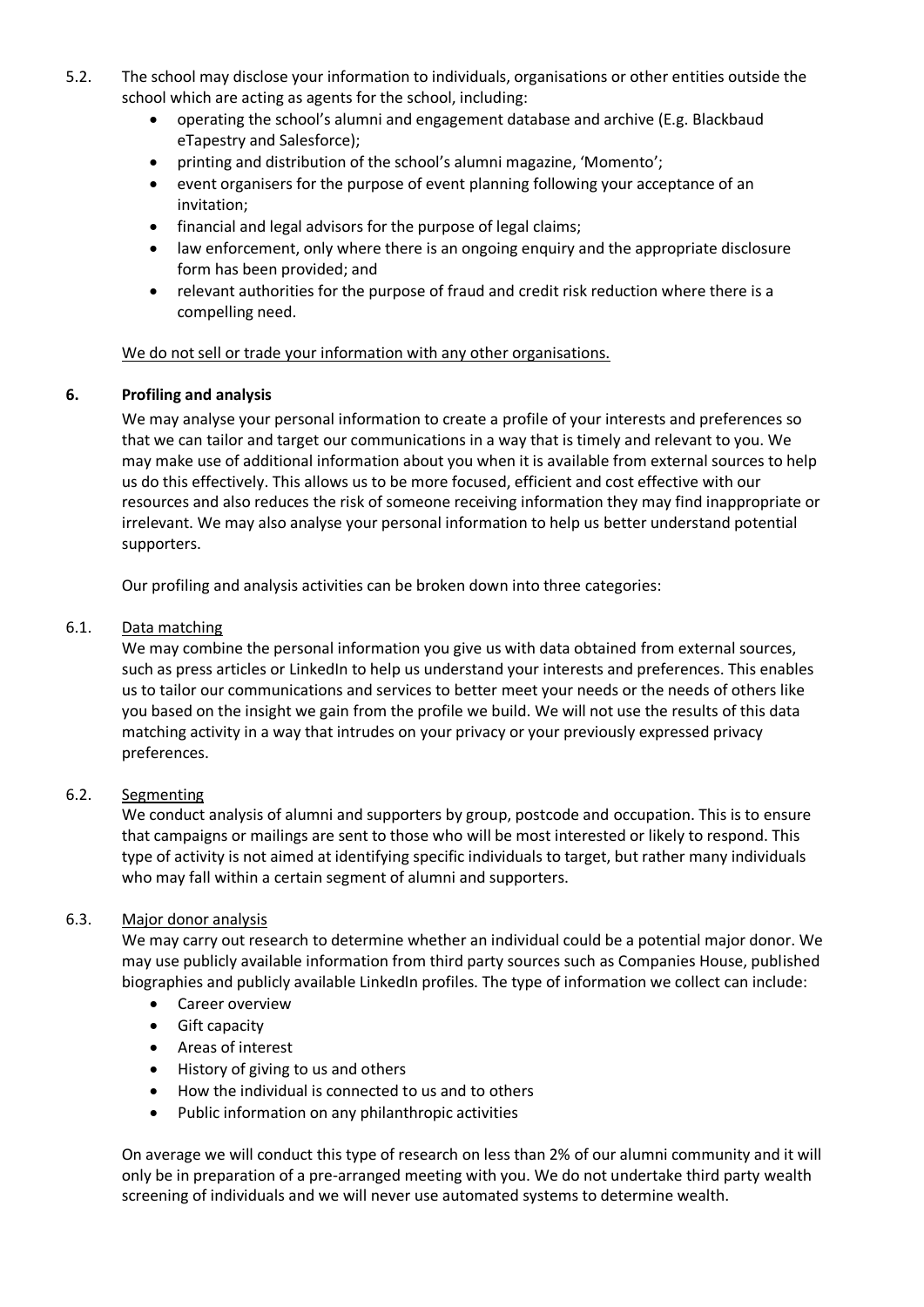## **7. How does the school protect your personal data?**

- 7.1. The school takes the security of your data seriously. Internal policies and controls have been put in place to ensure that your data is not lost, accidentally destroyed, misused or disclosed, and is not accessed except by its employees where there is a legitimate purpose in the performance of their duties.
- 7.2. Personal information relating to active members of our alumni community is held by Blackbaud on secure servers located in the United States, and the transfer is governed by standard contractual clauses certified by the UK regulatory authority (ICO).
	- 7.3.The school's record of attendees for historical and archive purposes is held by Salesforce on secure servers located in the United States, and the transfer is governed by standard contractual clauses certified by the UK regulatory authority (ICO).
- 7.4. The schools paper archive is stored in a secure room on the Alwoodley site and is only accessed by employees who have a legitimate purpose in the performance of their duties.
- 7.5. Where the school engages third parties to process personal data on its behalf, they do so on the basis of written instructions, are under a duty of confidentiality and are obliged to implement appropriate technical and organisational measures to ensure the security of data.

### **8. For how long does the organisation keep data?**

We keep your information for no longer than is necessary for the purposes it was collected for. The length of time we retain your information for is determined by operational and legal considerations. For example, we are legally required to keep records of financial transactions for tax or accounting purposes, which may be up to six years after a particular transaction.

The school reserves the right to maintain a record of school attendees for historical and archive purposes, which will include your name, date of birth, dates attended, school attended and a brief summary of any engagement with the school following departure. For more information on how long we retain your personal data you may request a copy of our retention schedule.

### **9. Your rights**

We consider our relationship with alumni and supporters to be life-long, and we will use your details until you tell us you no longer wish to hear from us. We will always try to ensure that the data we hold for you are up to date, reasonable and not excessive. Your rights include:

- 9.1. **Right of Access** You have the right to access information that we hold about you. We have up to one month to provide you with the information and at no cost to you. We will provide you with a copy of the information we hold that relates to you.
- 9.2. **Right to erasure (right to be forgotten)**  You have the right to request the erasure of personal data concerning you, where the school is not legally obliged to retain such information or where a compelling legitimate interest does not exist, such as in the case of records of attendance.
- 9.3. **Right to rectification** You have the right to have inaccurate information about you corrected, or incomplete personal data to be completed. You can manage your own personal data at [www.gsal.org.uk/alumni/update-my-details](http://www.gsal.org.uk/alumni/update-my-details)
- 9.4. **Right to restriction of processing** you have the right to request that we refrain from processing your data where you contest its accuracy, the processing is unlawful, where we no longer need the data but you require us to keep it for legal purposes or where we are considering any legitimate interest we may have for processing your personal data.

**Right to object** – You have a right to object to our processing of your personal data where the basis of the processing is our legitimate interests or your consent. Where you have provided your consent to the collection, processing and transfer of your personal data, you may withdraw that consent at any time. This will not affect the lawfulness of data processing based on consent before it is withdrawn. To withdraw your consent please contact [alumni@gsal.org.uk](mailto:alumni@gsal.org.uk)

9.5. **Right to data portability** - You have a right to receive any personal data that you have provided to us in order to transfer it onto another data controller where the processing is based on consent or performance of a contract and is carried out by automated means. This is called a data portability request.